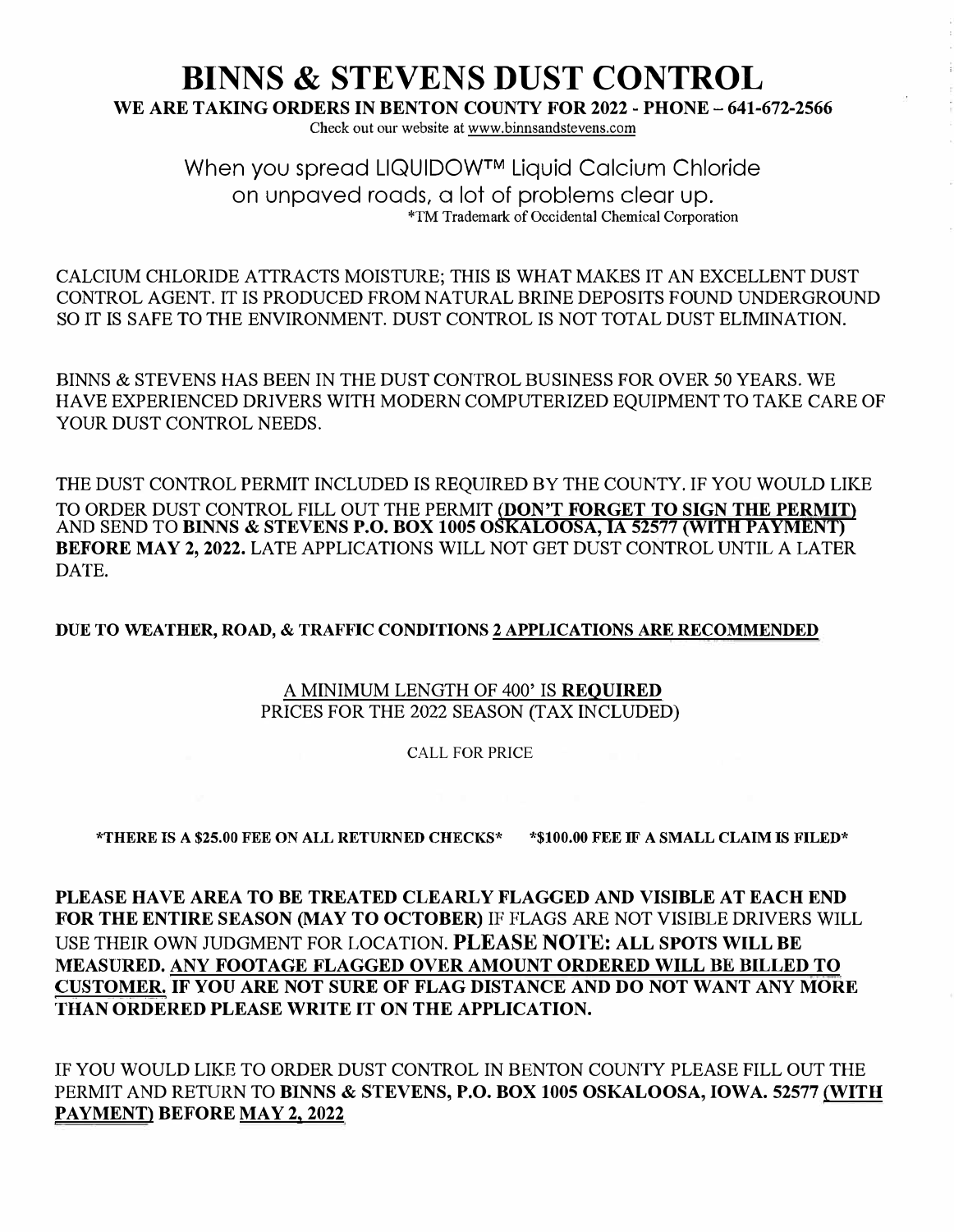# 2022 **BENTON COUNTY** PRIVATE PERMIT FOR DUST CONTROL

| Portion of secondary road for application of dust control is described as follows: |                                                |             |  |
|------------------------------------------------------------------------------------|------------------------------------------------|-------------|--|
|                                                                                    |                                                | FOOTAGE     |  |
|                                                                                    | AREA__________________TOWNSHIP________________ | SEC. $\_\_$ |  |
|                                                                                    |                                                |             |  |
| MAILING ADDRESS                                                                    |                                                |             |  |
|                                                                                    |                                                |             |  |
| <b>TELEPHONE</b>                                                                   |                                                |             |  |

## **CONDITIONS OF PERMIT**

Dust control permits are granted subject to the following conditions.

- $1)$ A property owner may apply the approved material only in front of his/her property.
- Notify the County Engineer's Office one week in advance of the work so that the roadway can be  $2)$ tore up, and again one day in advance of the work so that the roadway can be properly shaped. Phone: (319) 472-2211. Fax: (319) 472-2737.
- $3)$ Material used on any public roadway may be any of the following:

| a) Calcium Chloride (CaCl <sub>2</sub> )               | c) Lignin Sulfonate (Tree Sap) | e) MgCl <sub>2</sub> + Lignin (Blend) |
|--------------------------------------------------------|--------------------------------|---------------------------------------|
| b) Magnesium Chloride (MgCl <sub>2</sub> )  d) Soy Oil |                                | f) MC-70                              |

To be applied at such a light rate that it will not splatter under traffic. Any puddles that are formed must be blotted with sand or chips immediately in sufficient quantity that they will not splatter under traffic. A heavier application may be made if desired, and the entire surface must be covered with sand or chips immediately in sufficient quantity that it will not splatter or splash under traffic.

- Application area must be at least 18 feet in width.  $4)$
- Adequate advance warnings must be placed 300 feet in each direction from the dust palliative  $5)$ and at the beginning and end of the treated portion. If it is not possible or practical to place the advance warnings 300 feet from the treated section, they shall be placed as far away within 300 feet as possible to give traffic a chance to slow down. The Permit Applicant is responsible for providing these specified safety measures and shall be completely responsible for the safety and welfare of the traveling public.